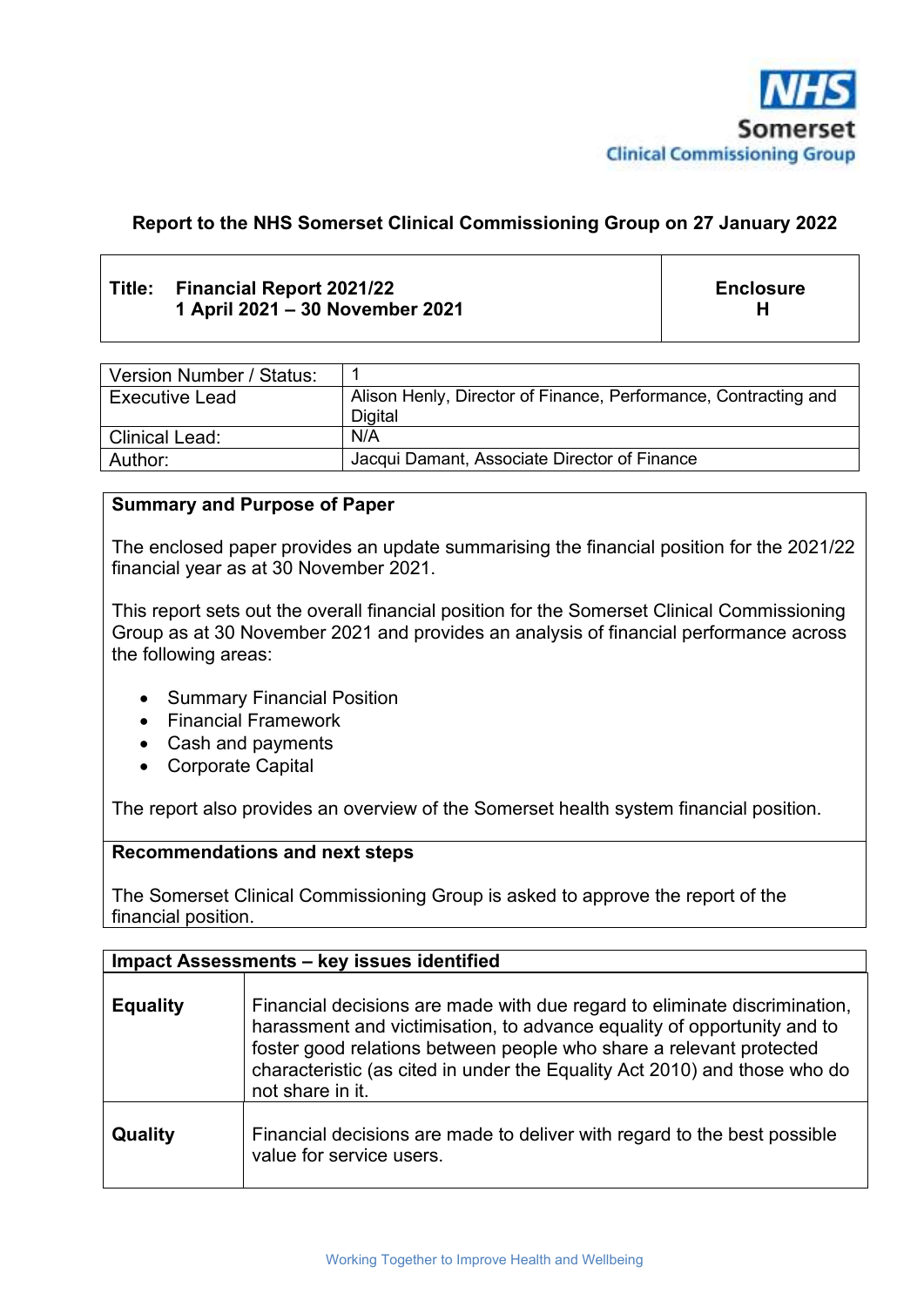| <b>Privacy</b>                        | No issues identified.                                                                                                                                   |            |                   |                 |
|---------------------------------------|---------------------------------------------------------------------------------------------------------------------------------------------------------|------------|-------------------|-----------------|
| <b>Engagement</b>                     | No issues identified.                                                                                                                                   |            |                   |                 |
| <b>Financial</b> /<br><b>Resource</b> | The Somerset Clinical Commissioning Group has a confirmed revenue<br>budget of £1,112,289,000 for the 2021/22 financial year as at 30<br>November 2021. |            |                   |                 |
| Governance<br>or Legal                | The financial report details any constitutional standards required to be<br>met by the Clinical Commissioning Group.                                    |            |                   |                 |
| <b>Risk</b><br><b>Description</b>     | The Somerset Clinical Commissioning Group must ensure it delivers the<br>planned financial target.                                                      |            |                   |                 |
|                                       | Consequence                                                                                                                                             | Likelihood | <b>RAG Rating</b> | <b>GBAF Ref</b> |
| <b>Risk Rating</b>                    | 3                                                                                                                                                       | 2          | 6                 | 202             |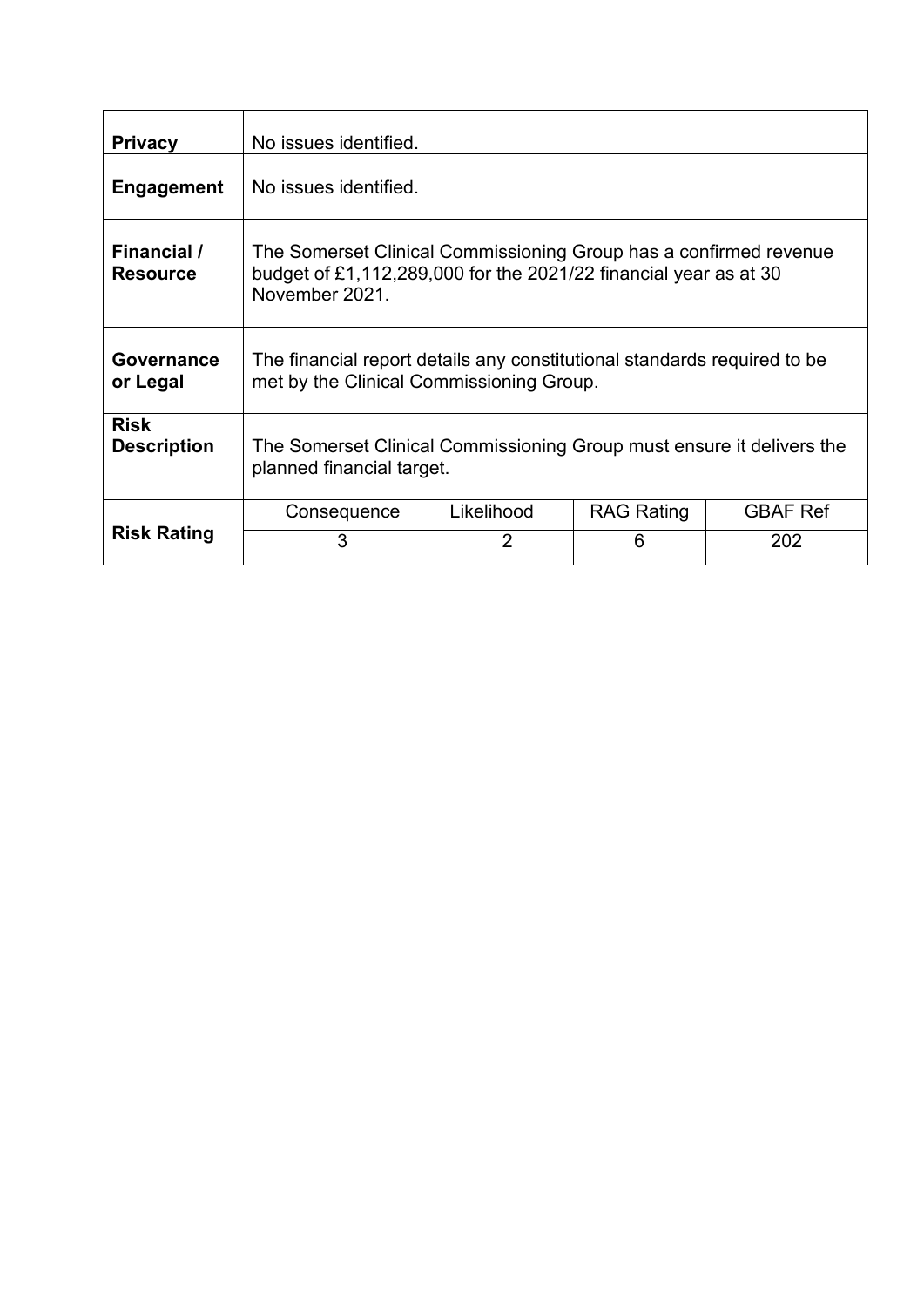# **SOMERSET CLINICAL COMMISSIONING GROUP**

# **FINANCE REPORT TO THE GOVERNING BODY**

# **AS AT 30TH NOVEMBER 2021**

### **1 INTRODUCTION**

- 1.1 The purpose of this report is to update the Governing Body on the Clinical Commissioning Group's financial performance for the financial year 2021/22 as at 30th November 2021.
- 1.2 Effective partnership working across systems is at the heart of achieving national strategic goals for 2021/22 and into the future and the financial framework arrangements continue to support a system-based approach to funding and planning for 2021/22. The Government agreed an overall financial settlement for the NHS for the first half of the year (H1) which was based on H2 2020/21 funding envelopes and included a continuation of the system top-up and COVID-19 fixed allocation arrangements. Funding arrangements for the H2 period of 2021/22 are broadly consistent with a continuation of the H1 financial framework with adjustments for inflation, efficiency requirements and policy priorities.
- 1.3 As we move into the second half of the financial year there remains a continued focus on restoration and recovery of services, with additional funding available to support this, and recovering finances back to a sustainable footing. H2 funding envelopes include an increased efficiency requirement from H1, and this will continue to increase into 2022/23.
- 1.4 System funding envelopes for 2021/22 incorporate the following;
	- additional funding for known pressures and key policy priorities (including inflation, primary care and mental health services).
	- an increased efficiency requirement compared to 2020/21.
	- continued block payment arrangements for relationships between the CCG and NHS providers. Signed contracts between NHS commissioners and NHS providers are not required for 2021/22.
- 1.5 Some services continue to be funded outside of system funding envelopes for both H1 and H2 2021/22, including;
	- specialised high-cost drugs and devices.
	- some specific COVID-19 services (i.e. testing, vaccination, Hospital Discharge Programme (HDP)).
	- non-clinical services contracted by NHS England and NHS Improvement that are transacted via invoicing.
	- allocations of national system development funding (SDF).
	- elective recovery funding.
- 1.6 Fully triangulated financial plans have been developed separately for the H1 and H2 period of 2021/22. System financial plans for H1 were submitted in their final form during June 2021 and for H2 were submitted on 18th November 2021. The Somerset system submitted balanced financial plans for both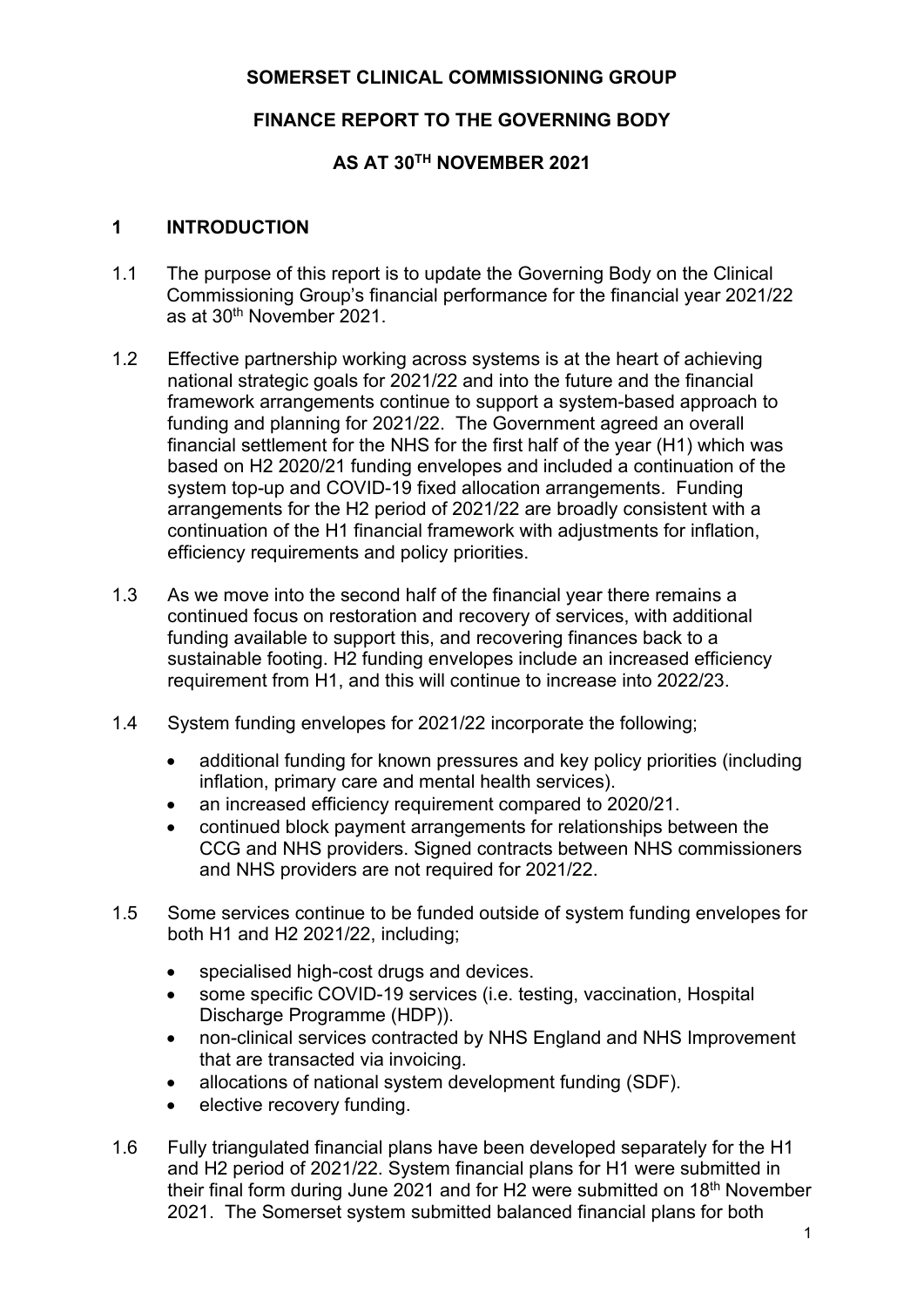periods. These plans form the basis on which the CCG's budgets have been determined for 2021/22.

# **2 SOMERSET CLINICAL COMMISSIONING GROUP FINANCE REPORT**

### **Forecast Outturn**

2.1 CCG budgets have been determined by the System level financial plans submitted to NHS England for the H1 & H2 2021/22 periods. These budgets were presented to and agreed by the Finance and Performance Committee in May 2021 and November 2021 respectively. These plans were based on delivering a financial break-even position for the financial year and the reported outturn position as at  $30<sup>th</sup>$  November 2021 reflects that the CCG is forecast to deliver a balanced financial position according to plan.

#### **Revenue Resource Limit**

- 2.2 The current confirmed CCG revenue resource limit for 2021/22 is reported as £1,112.289m, which includes allocated programme funding of £1,012.446m, delegated primary care commissioning funding of £89.387m and a running cost allocation of £10.456m.
- 2.3 Table 1 below shows the breakdown of resources available to the Clinical Commissioning Group for the 2021/22 financial year, as at 30 November 2021. This resource includes retrospective funding allocations received to reimburse expenditure incurred outside of the allocated funding envelope. This includes cost commitments related to elective activity recovery, the Hospital Discharge Programme and Covid-19 vaccine inequalities.

|                                                                       | 2021/22<br>£'000 |
|-----------------------------------------------------------------------|------------------|
| <b>Programme Costs</b>                                                |                  |
| <b>Core Allocation</b>                                                | 832,117          |
| <b>Non-Recurrent Allocations included at plan:</b>                    |                  |
| *<br>Top Up                                                           | 71,218           |
| *<br>Covid-19                                                         | 43,674           |
| $\star$<br>Growth                                                     | 17,826           |
| <b>Out of Envelope Cost Reimbursement:</b>                            |                  |
| *<br><b>Elective Recovery Funds</b>                                   | 11,024           |
| $\star$<br><b>Elective Plus funding</b>                               | 10,400           |
| $\star$<br>Hospital Discharge Programme                               | 5,764            |
| $\star$<br>Covid-19 vaccine inequalities                              | 100              |
| <b>System Development Funds (SDF):</b>                                |                  |
| Primary Care SDF - GPFV Baseline<br>*                                 | 858              |
| $\star$<br>Primary Care SDF - PCN Leadership & Management             | 403              |
| $^\star$<br>Primary Care SDF - Demand led                             | 838              |
| $\star$<br><b>Mental Health SDF</b>                                   | 2,957            |
| $\star$<br>Mental Health: COVID: Mental health support for staff hubs | 330              |
| $\star$<br><b>Mental Health Spending Review</b>                       | 2,919            |
| $\star$<br>Ageing Well SDF                                            | 3,101            |
| $\star$<br>LD & Autism SDF                                            | 492              |
| $\star$<br>CVD, Respiratory & Stroke SDF                              | 369              |
| $\star$<br><b>Maternity SDF</b>                                       | 432              |
| *<br>Prevention SDF - Tobacco dependence treatment allocation         | 96               |

#### **Table 1: 2021/22 Revenue Resource Limit as at 30 November 2021**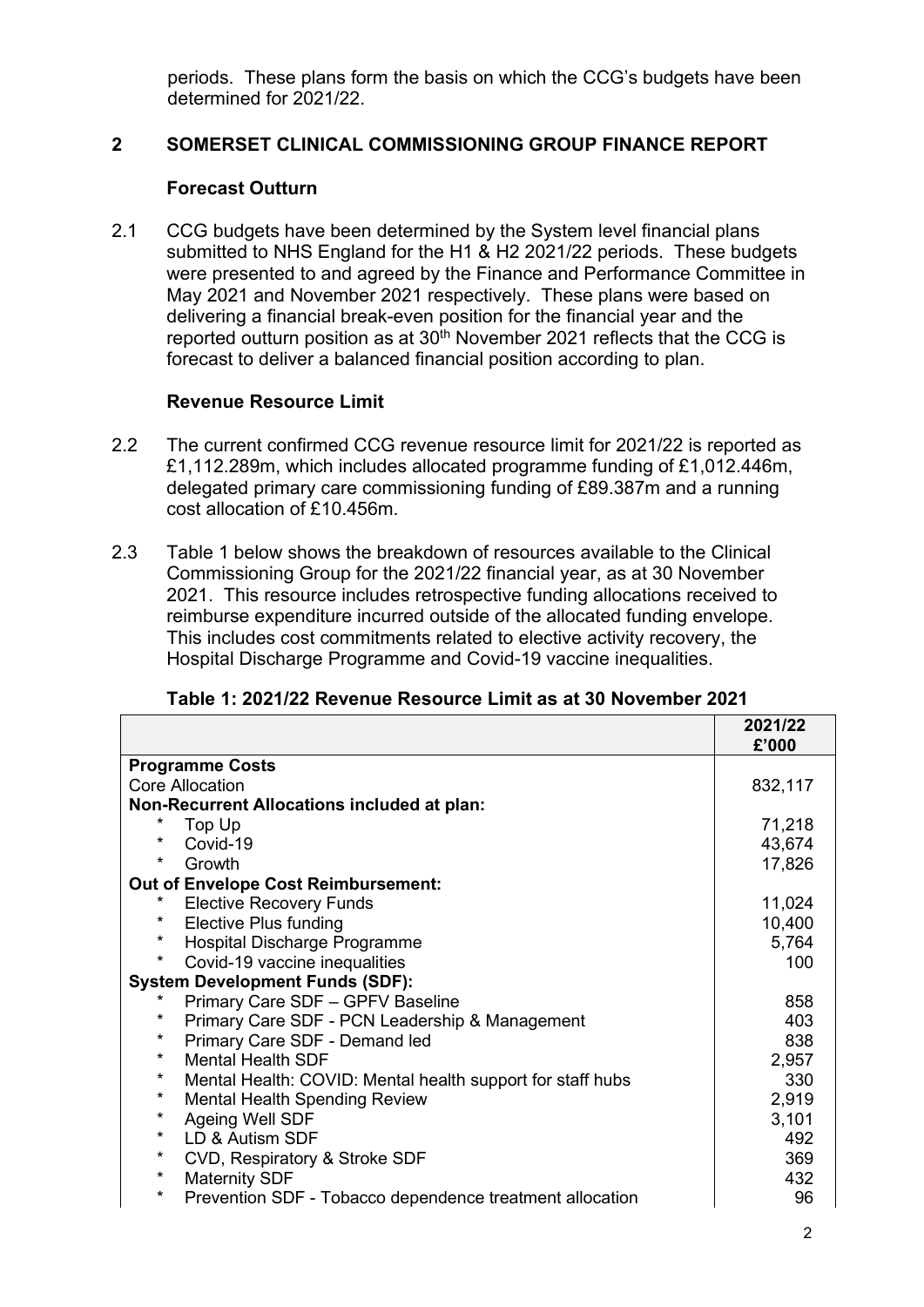| $^\star$                                                                       | <b>Emergency &amp; Elective Care SDF</b>                               | 1,149          |
|--------------------------------------------------------------------------------|------------------------------------------------------------------------|----------------|
| $^\star$                                                                       | System Transformation SDF: ICS Implementation & Development            | 303            |
| $^\star$                                                                       | CYP SDF - Clinical & Management Leadership & Asthma                    |                |
|                                                                                | Improvements                                                           | 214            |
| $\star$                                                                        | <b>Diabetes SDF</b>                                                    | 176            |
| $\star$                                                                        | IT & Tech SDF - Blood pressure @home trailblazer funding               | 33             |
| $\star$                                                                        | Outpatients SDF - Outpatient Video Consultation Software System        |                |
|                                                                                | Allocations                                                            | 100            |
| $\star$                                                                        | Nursing SDF - IPC Training                                             | 36             |
| $\star$                                                                        | <b>SCN SDF - Long Covid Assessment Clinics</b>                         | 200            |
| $\star$                                                                        | People SDF - Enhanced/Inclusive Health and Wellbeing                   | 229            |
| $^\star$                                                                       | Diagnostics Programme SDF - Community Diagnostic Hub                   | 3,840          |
|                                                                                | implementation and revenue funding                                     |                |
|                                                                                | <b>Additional in year Non-Recurrent Allocations:</b>                   |                |
| $\star$                                                                        | Diabetes - Implementation funding                                      | 192            |
| $\star$                                                                        | Long Covid Paediatric funding                                          | 14             |
| $\star$                                                                        | Covid vaccination programme                                            | 200            |
| $\star$                                                                        | <b>Primary Care Capital grants</b>                                     | 504            |
| $\star$                                                                        | Palliative and End of Life Care match funding                          | 20             |
| $\star$                                                                        | Winter pressures                                                       | 170            |
| $^\star$                                                                       | Cervical Screening Programme - audit funding for practices             | $\overline{2}$ |
| $\star$                                                                        | <b>SEND</b>                                                            | $\mathbf 1$    |
| $\star$                                                                        | Volunteering Services Fund - SFT and YDH                               | 50             |
| $\star$                                                                        | Embedding the VCSE in ICSs Partnership Programme                       | 10             |
| $\star$                                                                        | Healthcare science & Endoscopy lead                                    | 21             |
| $\star$                                                                        | Specialist Weight Management: Tier 3 and/or Tier 4 services            | 47             |
| $^\star$                                                                       | <b>ICS Health Inequalities Funding</b>                                 | 17             |
|                                                                                | <b>Adjusted Programme Allocation</b>                                   | 1,012,446      |
|                                                                                |                                                                        |                |
|                                                                                | <b>Primary Care Co-Commissioning</b>                                   |                |
|                                                                                | Delegated budget                                                       | 86,368         |
|                                                                                | <b>Non-Recurrent Allocations:</b>                                      |                |
|                                                                                | Primary Care SDF - Covid support<br><b>Primary Care for Long Covid</b> | 1,187          |
|                                                                                | 290                                                                    |                |
| <b>Primary Care Winter Access funding</b><br>Investment and Impact Fund part 2 |                                                                        | 593            |
|                                                                                | 949                                                                    |                |
| <b>Adjusted Primary Care Co-Commissioning Allocation</b>                       | 89,387                                                                 |                |
| <b>Running Costs</b>                                                           | 10,456                                                                 |                |
|                                                                                |                                                                        |                |
|                                                                                | <b>Total In Year Allocation</b>                                        | 1,112,289      |

2.4 Additional System Development Funding (SDF), Spending Review funding, and funding allocations for a range of specific in-year initiatives, available nonrecurrently outside of funding envelopes, have been released to the CCG. These additional resource allocations are detailed in Table 1 above.

# **Financial Performance Highlights and Exceptions**

2.5 Table 2 below shows the 2021/22 forecast financial position against key budget reporting lines based on financial resource and data available as at 30<sup>th</sup> November 2021. The budget reporting format reflects funding allocations across care categories as specified in the funding model provided by NHS England and reflects the format in which the financial position is reported to NHS England on a monthly basis. Movements from the previously reported financial position are not demonstrated in Table 2 this month because we have changed from reporting on a part year position to the full financial year.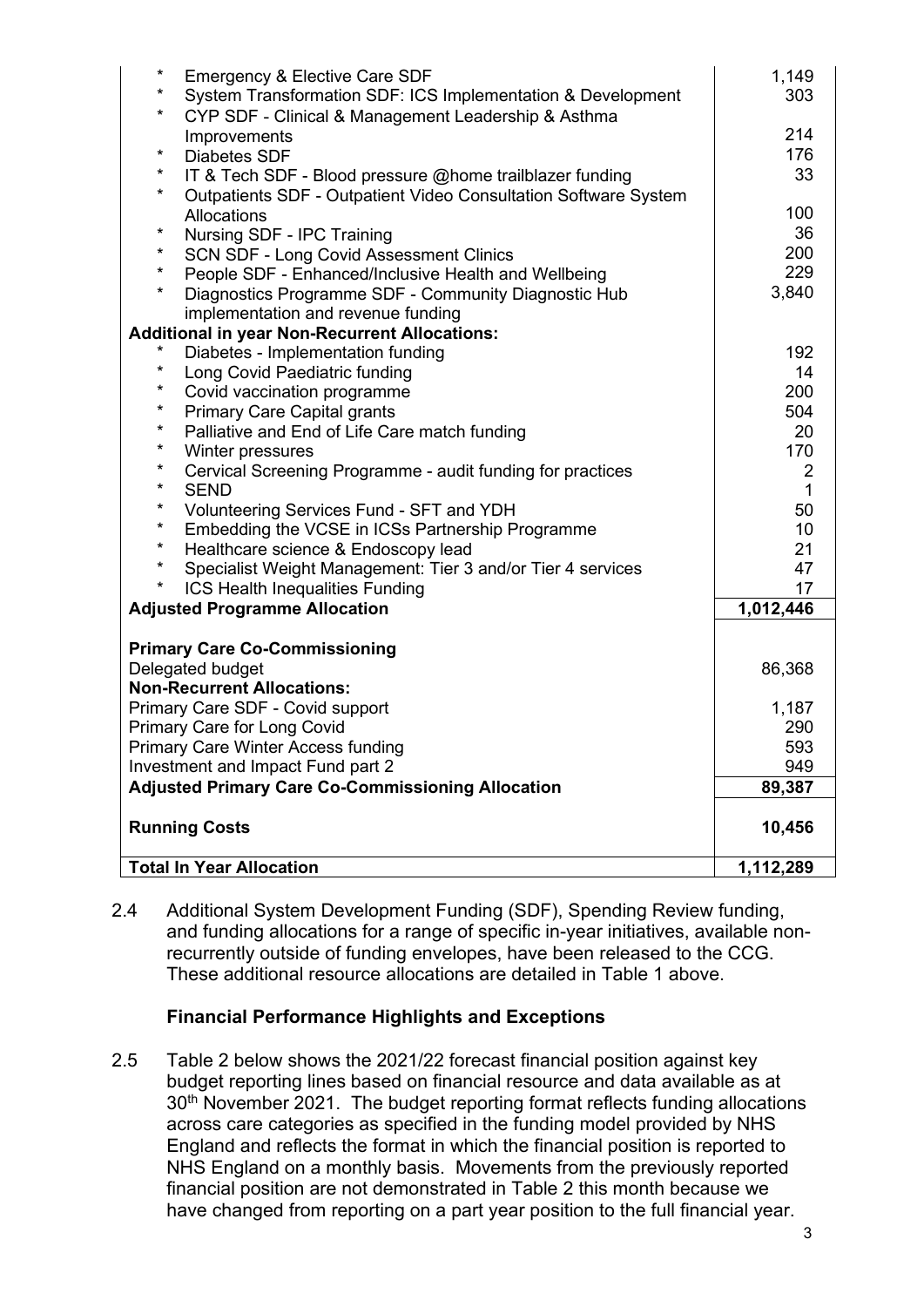| <b>Expenditure</b>                         | Annual<br><b>Budget</b><br>£'000 | Forecast<br><b>Expenditure</b><br>£'000 | Forecast<br>Variance<br>£'000 |
|--------------------------------------------|----------------------------------|-----------------------------------------|-------------------------------|
| <b>Acute Services</b>                      | 576.421                          | 576.346                                 | (75)                          |
| <b>Mental Health Services</b>              | 88.758                           | 89.833                                  | 1.075                         |
| <b>Community Health Services</b>           | 92.961                           | 93.119                                  | 158                           |
| <b>Continuing Care Services</b>            | 53.400                           | 49.600                                  | (3.800)                       |
| <b>Primary Care Prescribing</b>            | 91.117                           | 90.101                                  | (1.016)                       |
| <b>Other Primary Care Services</b>         | 25.888                           | 25.251                                  | (637                          |
| <b>Primary Care Delegated Budgets</b>      | 89,387                           | 89.387                                  |                               |
| <b>Other Programme Services</b>            | 78,037                           | 82,632                                  | 4,595                         |
| <b>Corporate Running Costs</b>             | 10,456                           | 10.156                                  | (300)                         |
| COVID-19 costs outside of Funding Envelope | 5,864                            | 11,422                                  | 5,558                         |
| <b>Total Expenditure</b>                   | 1,112,289                        | 1,117,847                               | 5,558                         |

# **Table 2: 2021/22 Analysis of Expenditure as at 30 November 2021**

- 2.6 Table 2 above demonstrates a forecast break-even position against resource for the financial year, with the exception of COVID-19 related costs which are due to be reimbursed outside of the allocated funding envelope.
- 2.7 Variances against planned budgets are reported across expenditure categories where additional data has been made available identifying potential cost pressures or financial benefits. The forecast position reported in Table 2 reflects that any emerging cost pressures have been fully mitigated across total budgets. Forecasts are continually reviewed and refined as more information becomes available. Key variances across expenditure categories are outlined below.
- 2.8 Specific elements of the financial position to be highlighted for the current reporting period include:

#### **NHS Provider Expenditure**

Payments to NHS bodies for 2021/22 have been made on a block value basis and budgets have been allocated to reflect this. We are therefore not reporting any variance against NHS provider budgets for the financial year.

#### **Acute Services**

Acute services expenditure still includes a level of non-contractual commitment with private sector and devolved administration NHS providers during 2021/22, despite the continued cessation of billing for Non-Contracted Activity (NCA) by other NHS providers under the current financial arrangements. The level of this remaining NCA activity is below the planned budget for the financial year to date.

Activity with independent sector providers is also below planned levels for the period to month 8.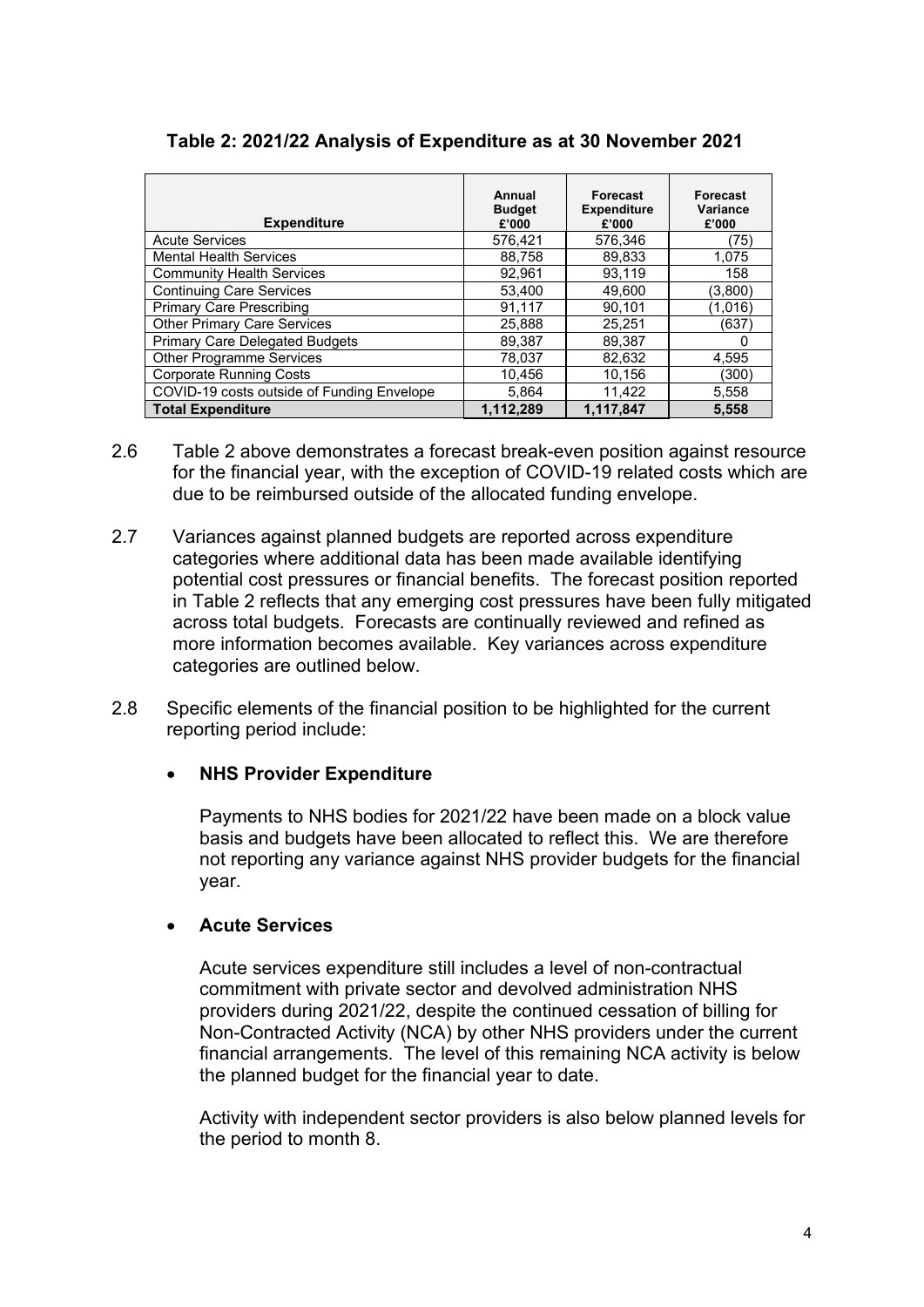These under-commitments against planned budgets are offset by an increased forecast cost pressure related to children's complex care cases. The number of cases for which the CCG provides financial support continues to grow, with a 33% increase in the number of cases since the end of 2020/21.

The reported financial position for Acute Services includes a commitment with South Western Ambulance Service NHS Foundation Trust to provide additional financial support in recognition of the significant additional costs being incurred by the Trust during a period of exceptionally high levels of demand. It has been agreed with all commissioners across the South West to provide this additional resource.

#### **Mental Health Services**

An over-commitment against planned budget is reported for mental health services, mainly associated with the cost of S117 aftercare services for patients discharged from hospital. This is a shared cost between health and social care and the number of cases for which health services provide a funding contribution continues to rise. A review is underway to ensure robust procedures are in place to monitor and manage these costs.

An over-commitment is also reported against planned budgets for mental health non-contracted activity. This is a relatively small budget and activity levels can be unpredictable.

These cost pressures have been offset by an under commitment against mental health investment funds for 2021/22, driven by a delayed implementation of the service development programme whilst new staff posts are recruited.

#### **Community Health Services**

An over-commitment against budget is reported for community based health services. This has mainly been driven by an accrued commitment to recognise an ongoing review by HMRC regarding the ability of the CCG to reclaim VAT on the wheelchair services contract delivered by Millbrook Healthcare. The latest advice from HMRC suggests that the VAT charged on this contract should not be reclaimable by the CCG and therefore we are now accruing the VAT charges on this basis. Planned budgets did not allow for the VAT element of the contract charges. The HMRC review has not yet been concluded, but it was thought prudent to account for this cost.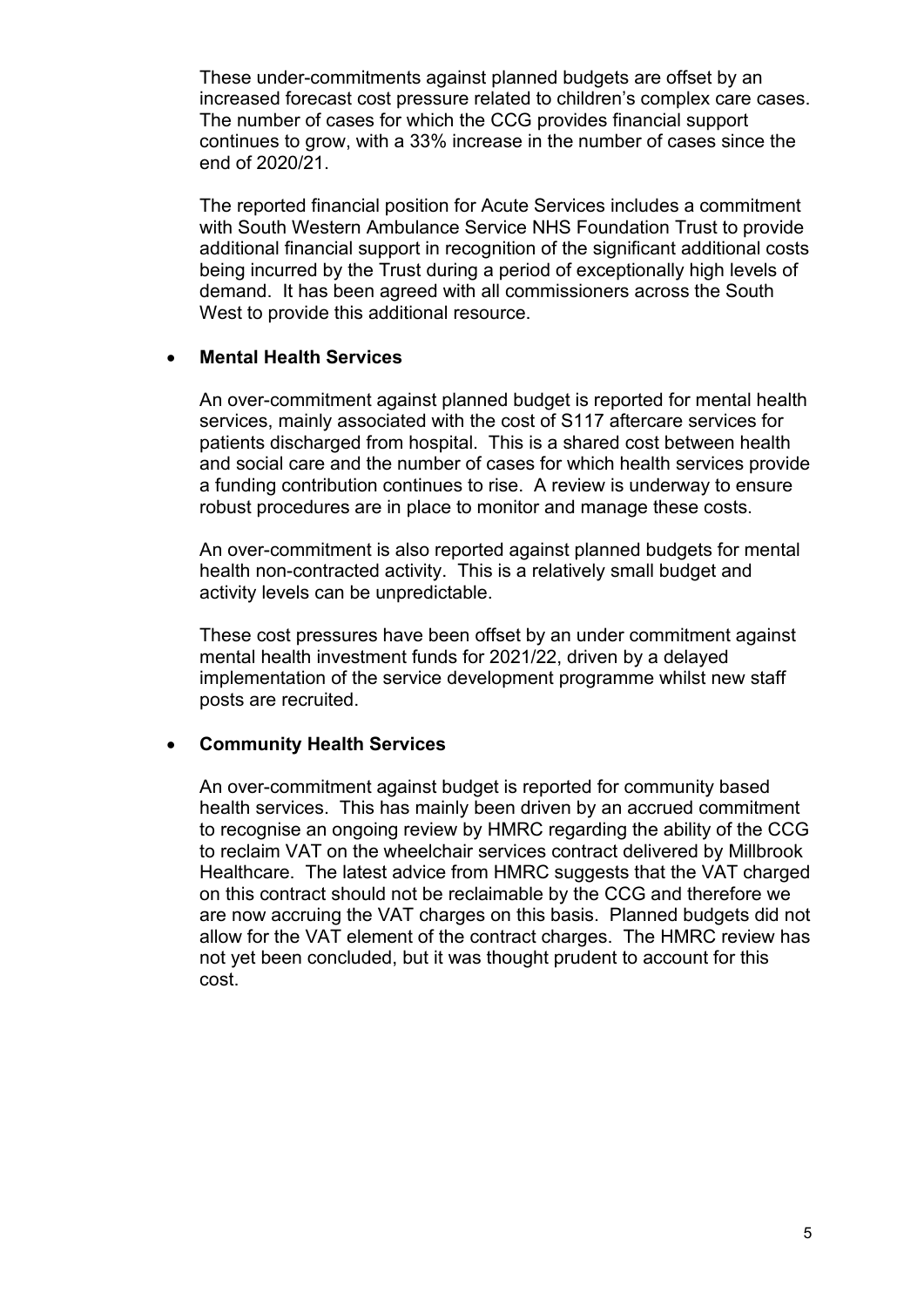# **Continuing Care Services**

Activity across all areas of CHC provision, including funded nursing care, has been lower year to date than anticipated within financial plans. During the peak of the Covid pandemic CHC assessments were paused for a period, however having resumed assessments and cleared any backlog of referrals, caseload numbers have not reached the levels seen prior to the onset of the pandemic. This is particularly the case with end of life fast track cases. Processes for the referral, assessment and review of CHC end of life cases has been improved across the Somerset system and this will have an impact on caseload numbers.

The Covid-19 hospital discharge programme (HDP) has undoubtedly had an impact on CHC activity, leading to fewer referrals presenting for CHC assessment and with a period of patient care being funded through this programme before presenting for CHC assessment. An undercommitment of £3.8m against planned budget is forecast for the 2021/22 financial year.

# **Primary Care Prescribing**

Category M drug prices fluctuated across the first half of the financial year, with a national rise in prices from April 2021 and subsequent decreases in prices from July 2021. The under-commitment against planned budgets for primary care prescribing reflects the forecast net impact of these price changes for the financial year.

### **Other Primary Care Services**

A forecast under-commitment against planned budgets is anticipated for other Primary Care services. This is across a range of budgets, with the most significant underspend reported against GP Local Enhanced Services budgets. The ability to deliver some of these services will have been affected by Covid restrictions.

# **Other Programme Services**

The financial position reported for Other Programme Services includes an overcommitment against planned budgets for non-emergency patient transport services. This is due to an increase in the number of patient journeys required due to Covid restrictions on the number of patients able to be conveyed per vehicle and also reflects an increase in the use of taxis because of the impact of Covid on the availability of voluntary drivers.

An overcommitment is also reported in respect of the Learning Disabilities pooled budget with Somerset County Council. Latest reports from the Local Authority demonstrate a forecast cost pressure, of which the CCG contributes 25% under the pooled budget arrangement.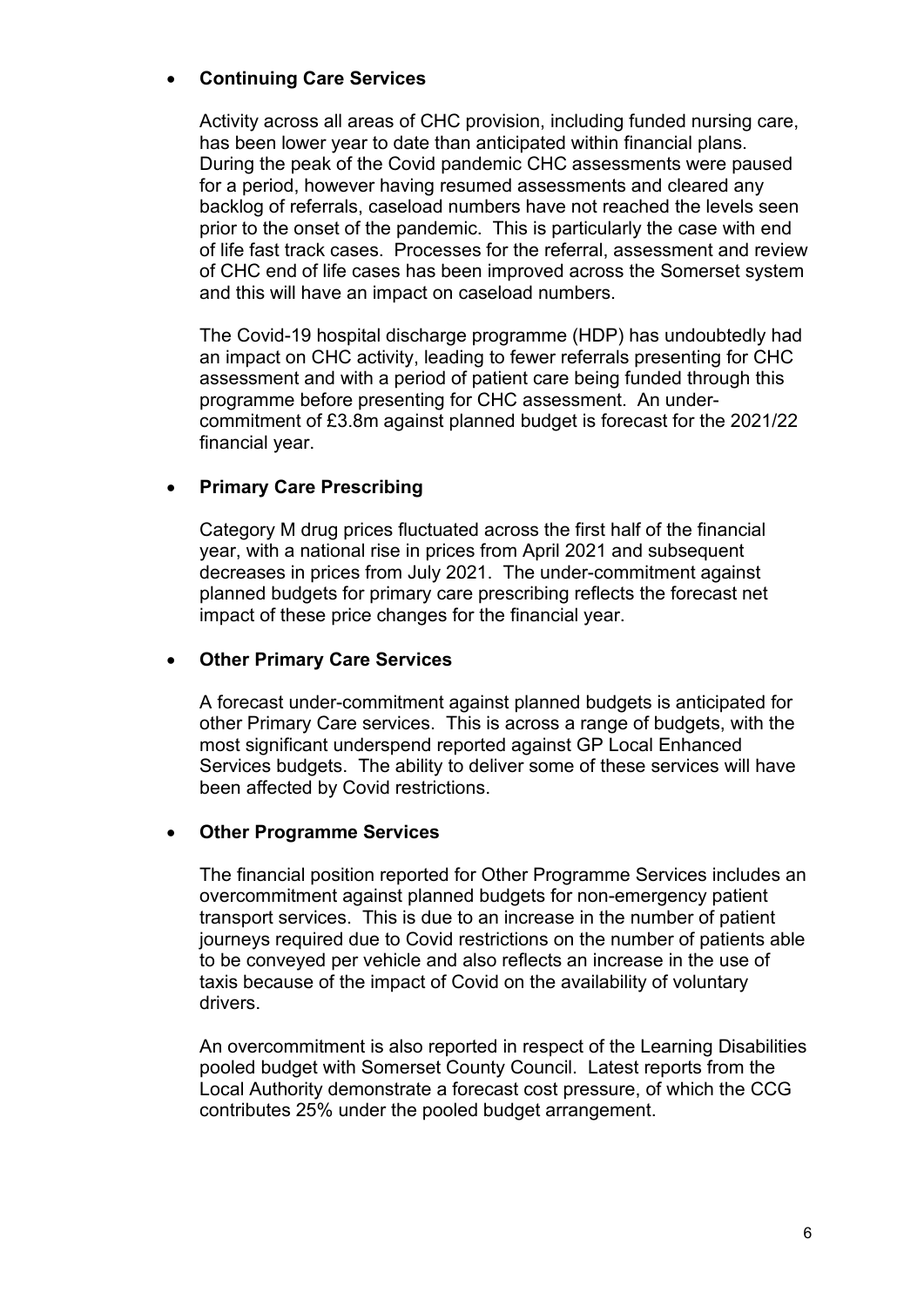Other Programme Services also includes cost commitments related to S256 service agreements in place with Somerset County Council. These agreements cover a range of services, including mental health, domiciliary care provision and other out of hospital care services to strengthen joined up care pathways between health and social care and maximise health outcomes for the population of Somerset.

### **Corporate Running Costs**

CCG running costs are currently forecast to be below budget for 2021/22. This mainly represents an under commitment against budget allocated to non-pay related costs, with savings being driven by the current home working arrangements for the majority of CCG staff.

#### **COVID-19 costs outside of Funding Envelope**

As mentioned in section 2.6 above, expenditure commitments for specific COVID-19 related costs that are funded outside of allocated funding envelopes are reviewed by NHS England and a retrospective nonrecurrent funding adjustment actioned to reimburse these costs. These out of envelope COVID-19 costs are reported at £5.864 in total for H1 and the CCG has been allocated resource to fully fund this commitment. Further costs totalling £5.558m are forecast for H2, with costs of £1.883m committed for months 7 and 8, for which reimbursement is still anticipated.

#### **Risks to Delivery of the Financial Plan**

- 2.9 All known and quantifiable cost pressures and mitigations are reported as overspends or underspends against the appropriate budgets within the financial outturn position within this report.
- 2.10 Any financial risks that crystallise throughout the financial year are currently anticipated to be fully mitigated within the available funding envelope.

#### **Quality, Innovation, Productivity and Prevention (QIPP)**

- 2.11 Due to the COVID-19 pandemic, expectations for the delivery of efficiency savings were suspended for the greater part of 2020/21. However, as mentioned in section 1.4 of this report, there is an increased efficiency requirement incorporated into financial plans for 2021/22, particularly through the H2 period of the financial year.
- 2.12 The planned Clinical Commissioning Group QIPP target for 2021/22 is £3.53m. This is profiled between H1 at £1.138m and H2 at £2.392m.
- 2.13 Table 3 below summarises the 2021/22 QIPP plans for the Clinical Commissioning Group.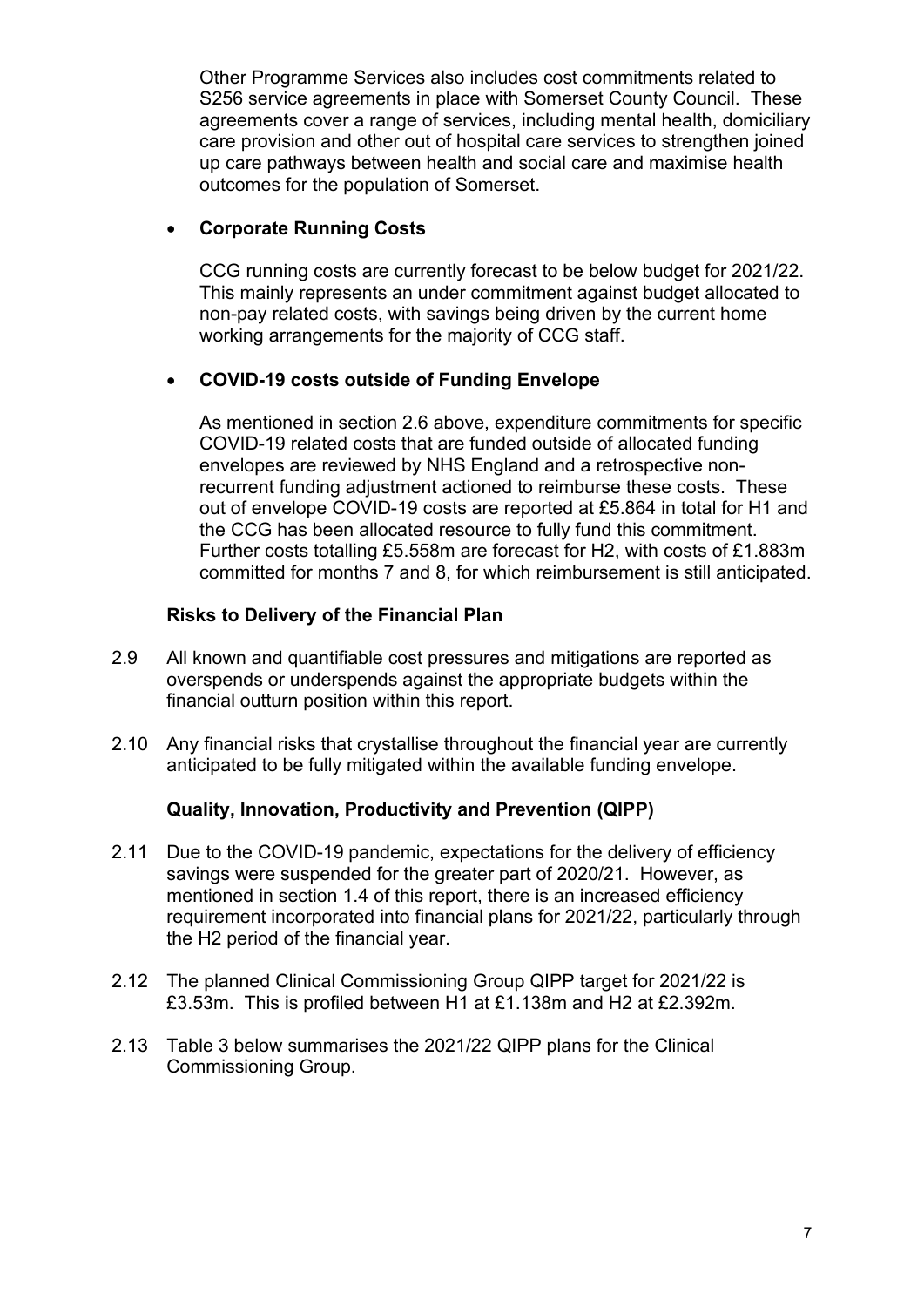# **Table 3: 2021/22 QIPP Plans**

| <b>Description</b>                     | £'000 |
|----------------------------------------|-------|
| <b>Acute Services</b>                  | 1,743 |
| <b>GP Prescribing</b>                  | 750   |
| <b>Continuing Healthcare</b>           | 720   |
| <b>Corporate Services efficiencies</b> | 13    |
| Other Programme efficiencies           | 304   |
| <b>TOTAL QIPP</b>                      | 3.530 |

These savings plans are built into planned budget allocations across care categories. Areas where projected savings have not achieved planned levels will be reported through variations within the financial performance 'Highlights and exceptions' section above. The reported forecast position reflects that required QIPP savings for 2021/22 are anticipated to be delivered.

#### **Cash**

2.14 The Clinical Commissioning Group is required to manage its cash to minimum levels by the end of the financial year. Throughout the year the level of cash held will vary. The forecast and actual end of month cash book balances to date are shown in Table 4 below.

| <b>Month end</b> | <b>Actual Cash Book</b><br><b>Balance</b><br>£'000 | <b>Forecast Cash Book</b><br><b>Balance</b><br>£'000 |
|------------------|----------------------------------------------------|------------------------------------------------------|
| April 2021       | 2,248                                              | 1,067                                                |
| May 2021         | 1,115                                              | 1,015                                                |
| <b>June 2021</b> | 2,905                                              | 1,037                                                |
| <b>July 2021</b> | 857                                                | 967                                                  |
| August 2021      | 1,005                                              | 1,006                                                |
| September 2021   | 1,161                                              | 1,002                                                |
| October 2021     | 1,933                                              | 1,076                                                |
| November 2021    | 548                                                | 1,122                                                |

#### **Table 4: Cash Book Balances**

We continue to ensure that we hold sufficient cash levels to enable prompt payment of all invoices, ensuring that providers are supported with their cash flow whilst we continue to experience the impact of COVID-19.

# **Better Payment Practice Code (BPPC)**

2.15 The Clinical Commissioning Group is required, as part of its administrative duty, to pay 95% of all creditors within 30 days of receipt of goods or valid invoice. Table 5 below shows the cumulative position for April 2021 to November 2021. Performance exceeds the target of 95%.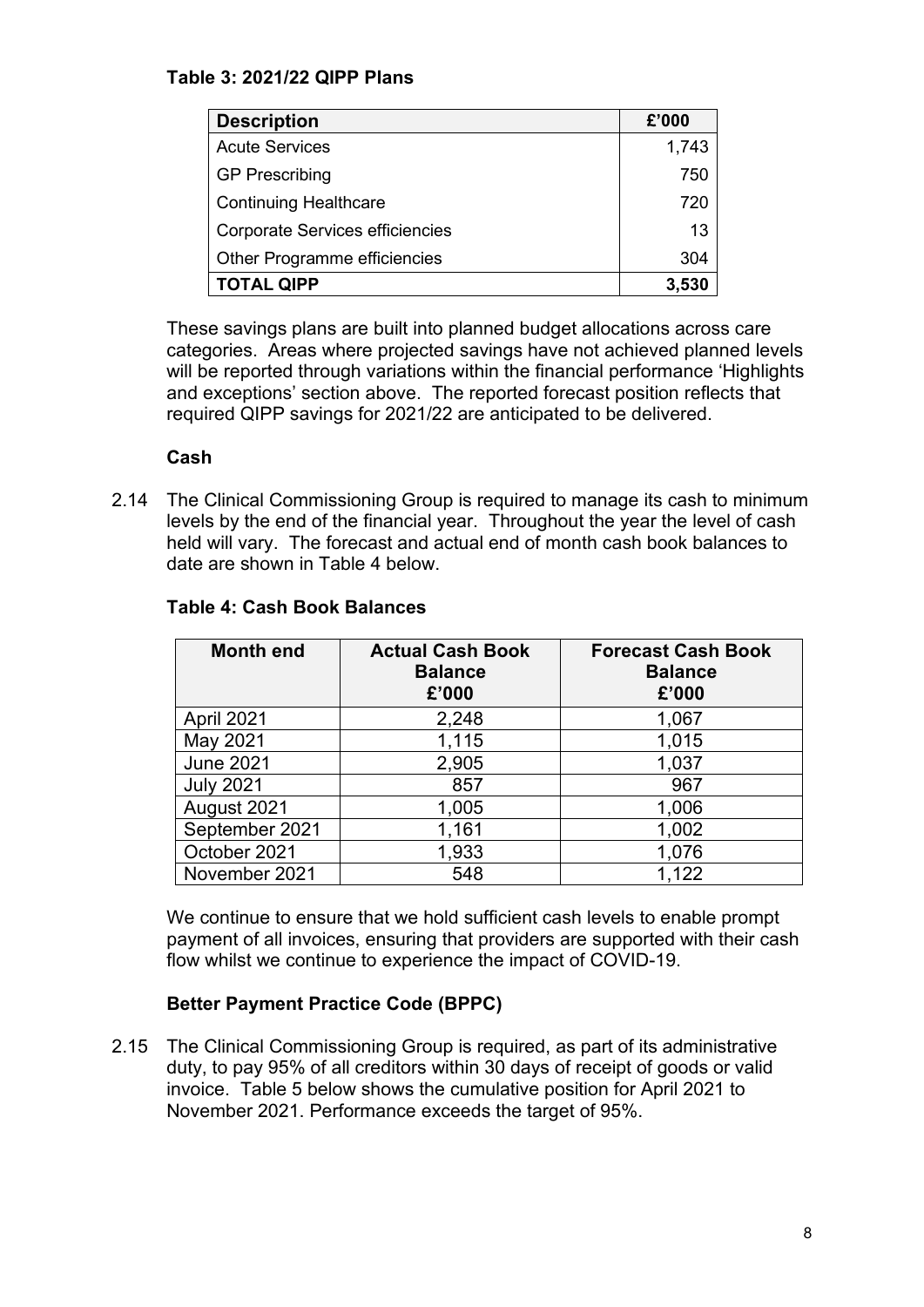# **Table 5: Better Payment Practice Code Performance**

| <b>NON-NHS PAYABLES</b>                                 | <b>Number</b> | £'000   |
|---------------------------------------------------------|---------------|---------|
| Total Non-NHS trade invoices paid in the year           | 6,120         | 103,059 |
| Total Non-NHS trade invoices paid within target         | 6,120         | 103,059 |
| Percentage of Non-NHS trade invoices paid within target | 100.0%        | 100.0%  |
| <b>NHS PAYABLES</b>                                     | <b>Number</b> | £'000   |
| Total NHS invoices paid in the year                     | 423           | 484,398 |
| Total NHS invoices paid within target                   | 423           | 484,398 |
| Percentage of NHS invoices paid within target           | 100.0%        | 100.0%  |

# **Corporate Capital**

2.16 Table 6 below sets out the current position regarding capital schemes, allocation and progress made in 2021/22.

# **Table 6: 2021/22 Corporate Capital Plan**

| <b>Capital Scheme</b> | <b>Allocation</b>                    | <b>Progress</b>                 |
|-----------------------|--------------------------------------|---------------------------------|
| <b>CCG Corporate</b>  | The CCG submitted a plan for a       | This capital allocation will be |
| Capital IM&T          | £70,000 corporate capital allocation | used to update, maintain and    |
| Refresh               | and this funding was released to     | improve existing IT             |
|                       | the CCG during June 2021.            | hardware.                       |

# **3 Somerset Integrated Care System (ICS) Financial Position**

### **System Overview**

3.1 The Somerset ICS is forecasting a balanced financial position against its funding envelope for 2021/22.

# **Table 7: ICS Financial Performance against 2021/22 Plans**

|                                        | <b>Month 8 Year to Date</b>                 |                                                                          |                          | <b>Forecast Outturn</b>                            |                                                                            |                          |
|----------------------------------------|---------------------------------------------|--------------------------------------------------------------------------|--------------------------|----------------------------------------------------|----------------------------------------------------------------------------|--------------------------|
| Organisation                           | <b>Planned</b><br>Control<br>Total<br>£'000 | <b>Actual</b><br>achievement<br>against<br><b>Control Total</b><br>£'000 | <b>Variance</b><br>£'000 | <b>Planned</b><br>Control<br><b>Total</b><br>£'000 | <b>Forecast</b><br>achievement<br>against<br><b>Control Total</b><br>£'000 | <b>Variance</b><br>£'000 |
| Somerset CCG                           |                                             |                                                                          |                          |                                                    |                                                                            |                          |
| Somerset NHS FT                        | 123                                         |                                                                          | (123)                    |                                                    |                                                                            |                          |
| <b>Yeovil District Hospital NHS FT</b> | 512                                         | 512                                                                      |                          |                                                    |                                                                            |                          |
| <b>Somerset ICS</b>                    | 635                                         | 512                                                                      | (123)                    |                                                    |                                                                            |                          |

3.2 The Somerset ICS is anticipating additional resource of £11.9m outside of allocated funding envelopes for COVID-19 related expenditure (COVID-19 vaccination programme £6.6m and testing £5.3m). In addition, and as mentioned in section 2.8 above, the CCG has received funding of £5.864m in H1 for costs incurred for the Hospital Discharge Programme, with further costs totalling £5.558m forecast to be reclaimed for H2.